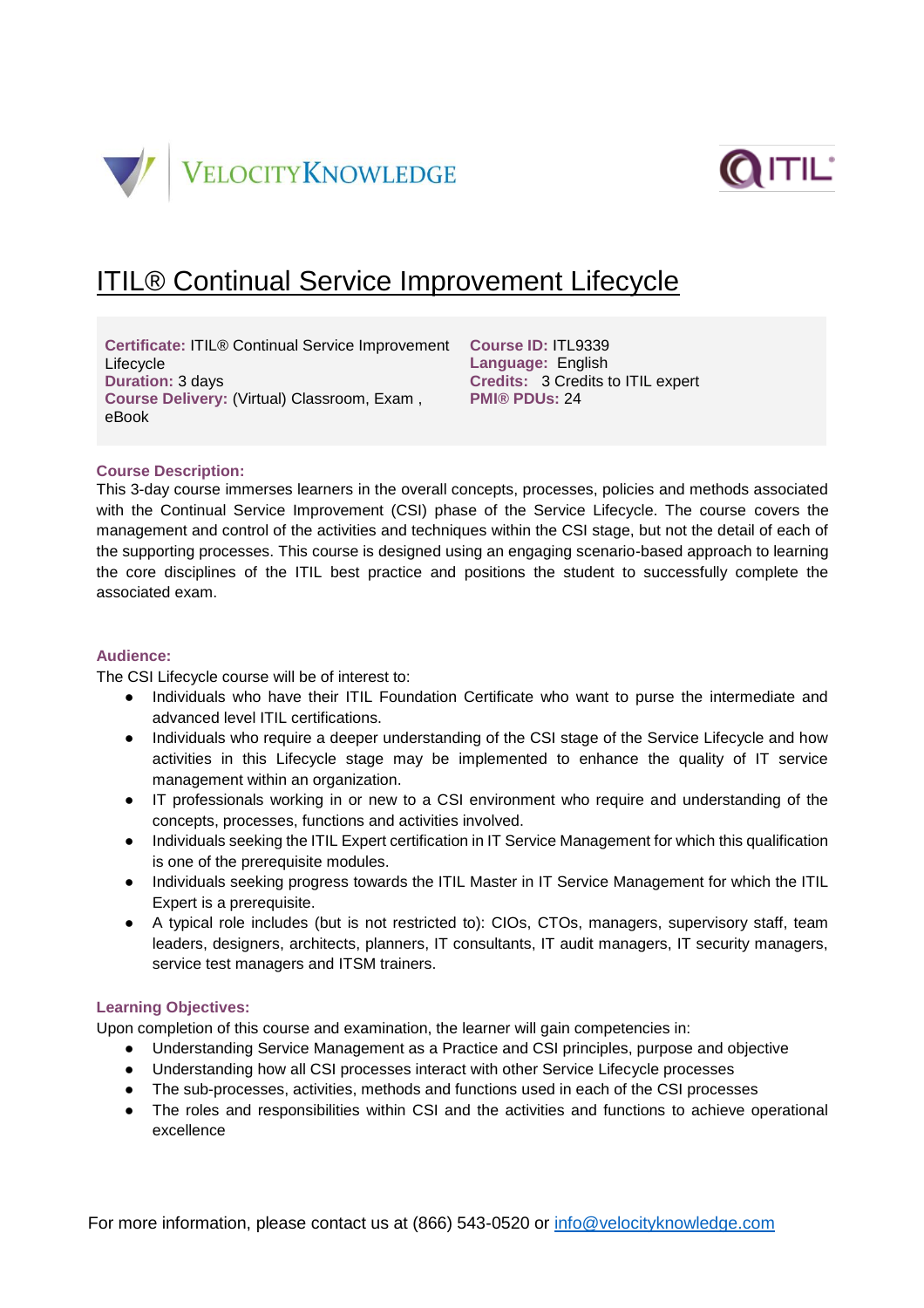- How to measure CSI performance
- Understanding technology and implementation requirements in support of CSI
- The challenges, critical success factors and risks related with CSI

## **Course Organizational Logistics:**

- A maximum of 18 people can attend this course with 1 instructor
- Classroom with U-shaped seating arrangement
- 2 break out rooms where available
- Whiteboard, flipchart, projector
- Previous ITIL Certificate numbers need to be provided prior to the start of the course
- Course runs  $08:00 5:30$  each day the exam can be scheduled from  $4:00 5:30$  on the last day

# **Prerequisites:**

Candidates for this course must:

- Hold an ITIL Foundation Certificate (holders of Foundation certificate from an earlier version of ITIL , e.g.: earlier ITIL qualifications, must pass the current ITIL Foundation exam before attending this course)
- There is no minimum requirement but a basic IT literacy and around 2 years IT experience are highly desirable

## **Course Material:**

Participant reference material contains the concepts that are covered in the class and a workbook that contains all the exercises and includes answers in the appendix. The Exam Preparation Guide contains the two sample exams released by APMG.

## **Examination:**

- Evidence of ITIL Foundation Certificate and completion of CSI Lifecycle course from an Accredited Training Provider is required to sit the exam
- It is recommended that students should complete at least 21 hours of personal study by reviewing the syllabus and the CSI book in preparation for the examination.
- The syllabus can be downloaded from: http://www.itil-officialsite.com/Qualifications/ITILQualificationLevels/ITILIntermediateLevel.aspx
- The exam is a closed book exam with eight (8) multiple choice, scenario-based, gradient scored questions.
- Exam duration is a maximum 90 minutes for all candidates in their respective language (candidates sitting the examination in a language other than their first language have a maximum of 120 minutes and are allowed to use a dictionary)
- Each question will have 4 possible answer options, one of which is worth 5 marks, one which is worth 3 marks, one which is worth 1 mark, and one which is a distracter and achieves no marks.
- Pass score is 28/40 or 70%
- Distinction pass score is under consideration

## **Credits:**

- Upon successful passing of the ITIL CSI Lifecycle exam, the student will be recognized with 3 credits in the ITIL qualification scheme.
- Project Management Institute Professional Development Units (PDUs) = 24

## **Agenda:**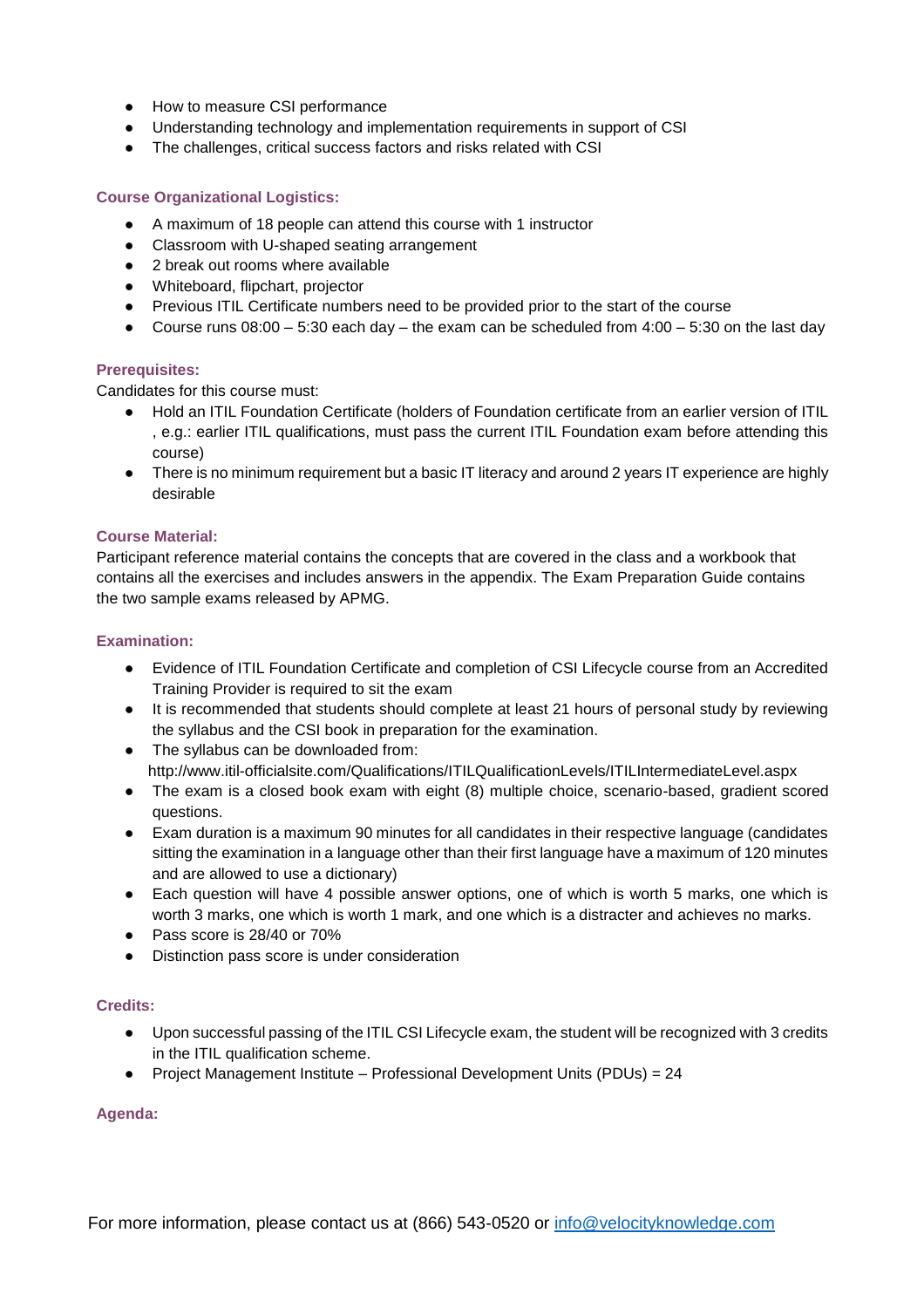| Day 1                                                 | Day 2                                                      | Day 3                                                                |
|-------------------------------------------------------|------------------------------------------------------------|----------------------------------------------------------------------|
| 1. Introduction                                       | 3. Continual Service Improvement Process                   | 5. Organization for Continual<br>Service Improvement                 |
| 2. Continual Service<br><b>Improvement Principles</b> | 4. Continual Service Improvement Methods<br>and Techniques | 6. Technology for<br>Considerations                                  |
|                                                       |                                                            | 7. Implementing Continual<br>Service Improvement                     |
| Lunch                                                 | Lunch                                                      | Lunch                                                                |
| 3. Continual Service<br>Improvement process           | 4. Continual Service Improvement Methods<br>and Techniques | 8. Challenges, Critical critical<br><b>Success Factors and Risks</b> |
|                                                       |                                                            | 9. Exam Preparation/Mock<br>Exam                                     |
| Homework                                              | Homework                                                   | Exam                                                                 |

## **Couse Outline**

#### **Course introduction**

Introductions

## Course Introduction

Course Learning Objectives

Unique Nature of the Course

Course Qualification Scheme

Course Agenda and Exam Details

## **Course Agenda**

ITIL Intermediate Classroom Course

- ITIL Intermediate Expert Program Course
- ITIL Intermediate Classroom Blended Course
- ITIL Intermediate Virtual Classroom Blended Course

#### **Unit 1: Continual Service Improvement**

- 1.1 Purpose and Objectives
- 1.2 Scope
- 1.3 Value to the Business
- 1.4 Approach to CSI
- 1.5 Business Questions for CSI
- 1.6 Context of CSI in the ITIL Service Lifecycle
- 1.7 Inputs and Outputs of CSI
- 1.8 Sample Test Question

#### **Summary of Unit 1**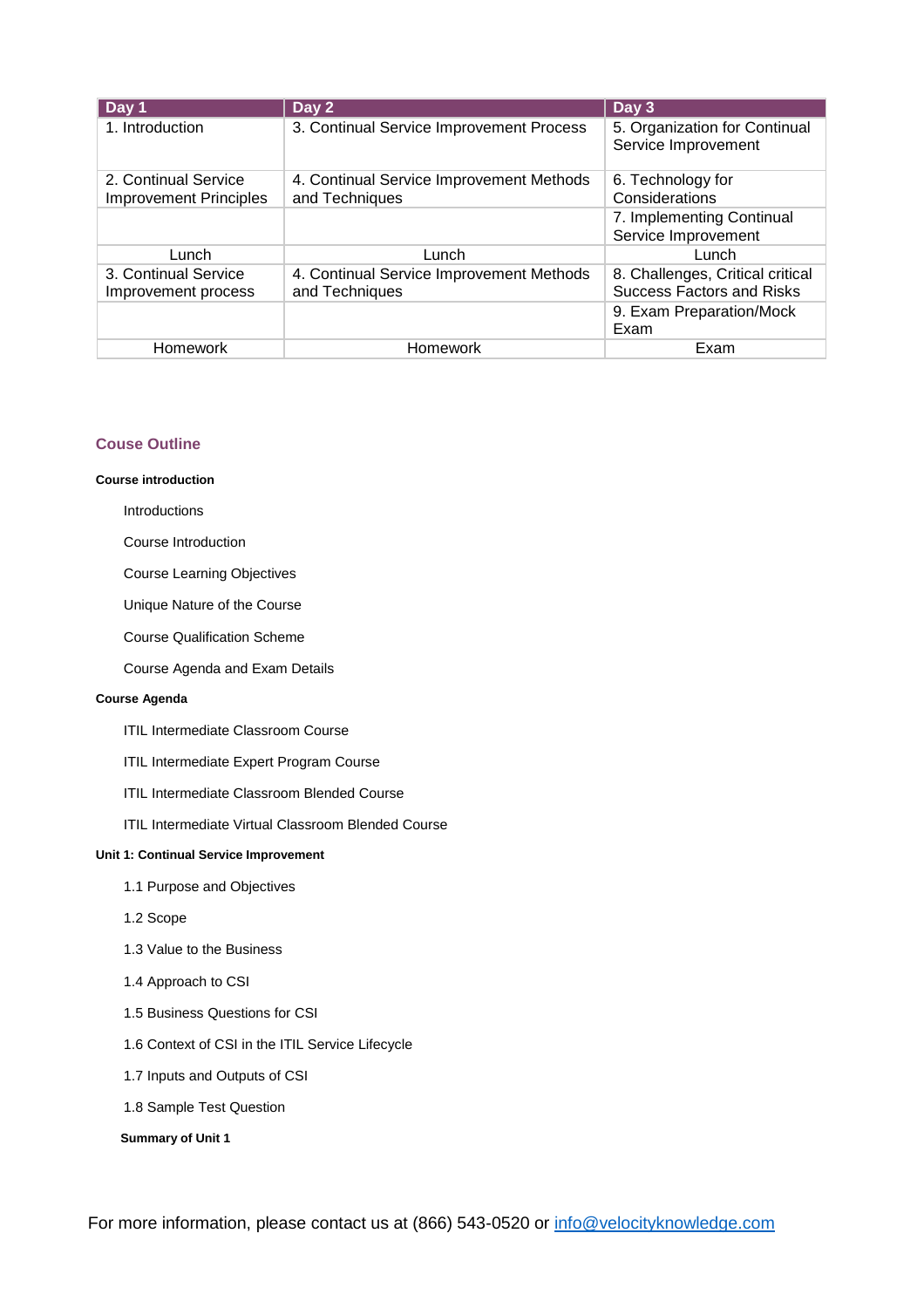#### **Unit 2: Continual Service Improvement Principles**

- 2.1 Relationship Between CSI and Organizational Change
- 2.2 Ownership
- 2.3 The CSI Register
- 2.4 Influence of SLM on CSI
- 2.5 Role of Knowledge Management in Improvement Initiatives
- 2.6 Importance of the Deming Cycle
- 2.7 Effectively Using Various Aspects of Service Measurement
- 2.8 Using CSI for Good Governance
- 2.9 Frameworks, Models, Standards and Quality Systems
- 2.10 Group/Individual Exercise
- 2.11 Sample Test Question

## **Summary of Unit 2**

#### **Unit 3: The Continual Service Improvement Process**

- 3.1 Purpose and Objectives
- 3.2 Scope
- 3.3 Value to the Business
- 3.4 Policies, Principles, and Basic Concepts
- 3.5 Process Activities, Methods, and Techniques
- 3.6 Triggers, Inputs, Outputs, and Interfaces
- 3.7 How Other Processes Play a Key Role in the Seven Step Improvement Process
- 3.8 Critical Success Factors and Key Performance Indicators
- 3.9 Challenges and Risks
- 3.10 Group/Individual Exercise
- 3.11 Sample Test Question

### **Summary of Unit 3**

#### **Unit 4: CSI Methods and Techniques**

- 4.1 What to Assess and When to Use Assessments
- 4.2 Using Gap Analyses to Identify Areas of Improvement
- 4.3 Benchmarking
- 4.4 Service Measurement
- 4.5 Metrics
- 4.6 Return on Investment (ROI)
- 4.7 Service Reporting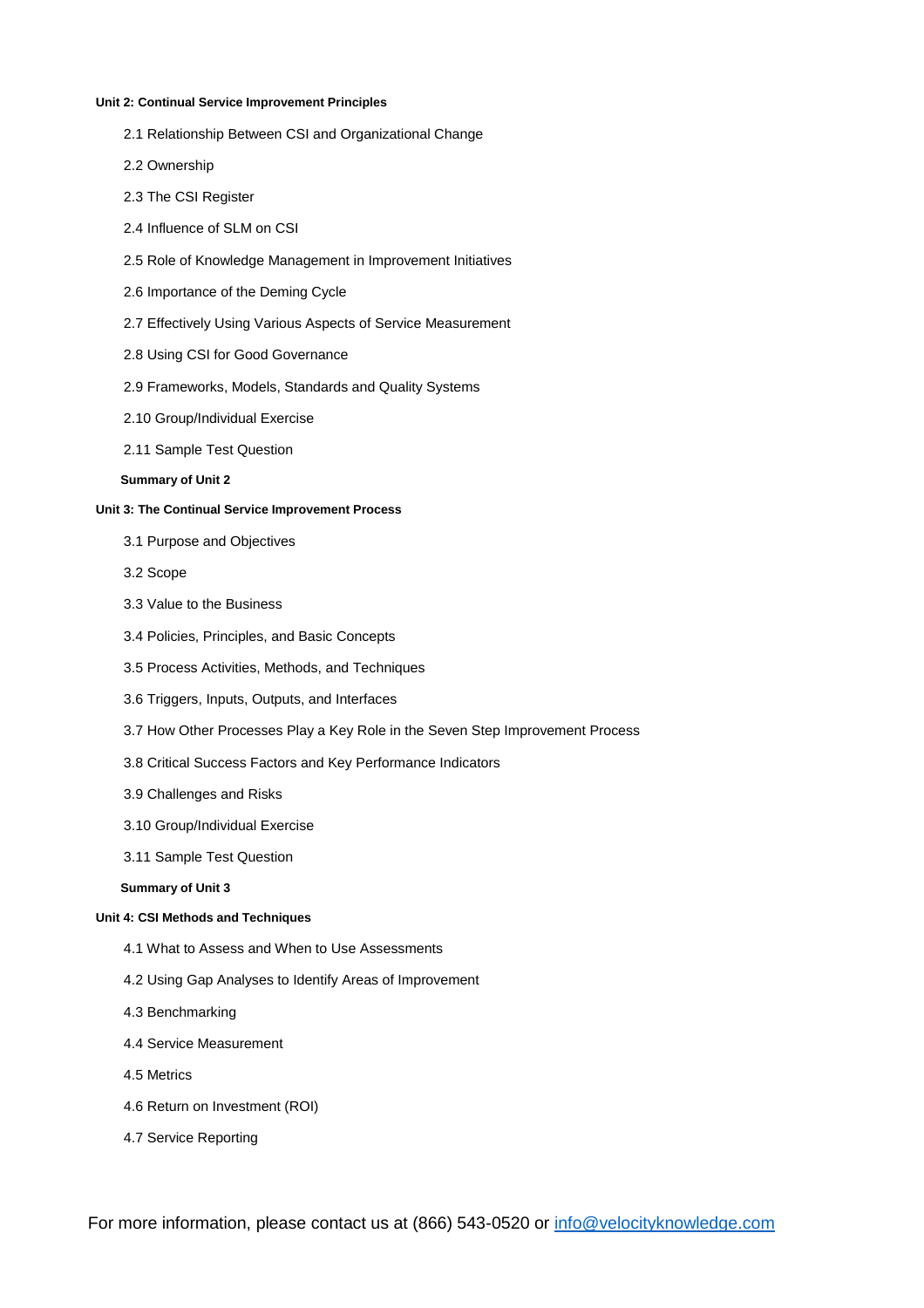- 4.8 Using Availability Management Techniques
- 4.9 Using Capacity Management Techniques and Iterative Activities
- 4.10 Considering ITSCM Requirements and Risk Management
- 4.11 Support from Problem Management
- 4.12 Support from Knowledge Management
- 4.13 Group/Individual Exercise
- 4.14 Sample Test Question

#### **Summary of Unit 4**

## **Unit 5: Organizing for CSI**

- 5.1 Generic Service Owner
- 5.2 Generic Process owner
- 5.3 Process Manager
- 5.4 Process Practitioner
- 5.5 CSI Manager
- 5.6 Seven Step Improvement Roles
- 5.7 Comparing the CSI Manager Role with Other Roles
- 5.8 Using RACI to Define Roles and Responsibilities
- 5.9 Sample Test Question

## **Summary of Unit 5**

## **Unit 6: Technology Considerations**

- 6.1 Introduction
- 6.2 ITSM Suites
- 6.3 Additional Tools Used in CSI
- 6.4 Sample Test Question

#### **Summary of Unit 6**

#### **Unit 7: Implementing CSI**

- 7.1 Considerations and Where to Start
- 7.2 Role of Governance in CSI
- 7.3 Effect of Organizational Change on CSI
- 7.4 Communication Strategy and Plan
- 7.5 Group/Individual Exercise
- 7.6 Sample test Question
- **Summary of Unit 7**

#### **Unit 8: Challenges, Critical Success Factors, and Risks**